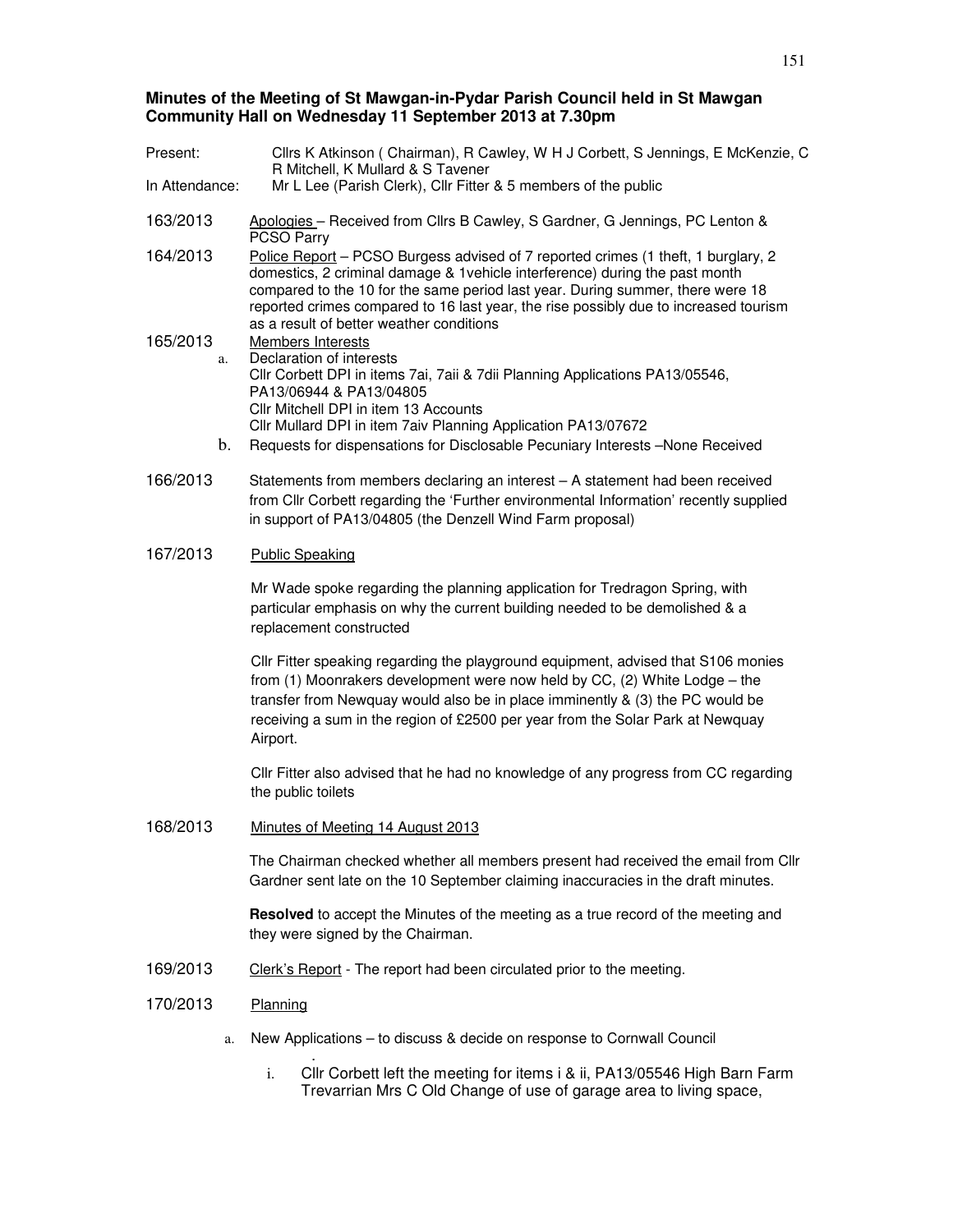rearranging stairs & separating upstairs bedroom to flat 1-**Resolved No Objections**

- ii. PA13/06944 High Barn Farm Trevarrian Mr A Old Construction of barn for use of housing livestock & storage of animal feed-**Resolved No Objections** subject to the separation distance between the new barn & Little Acre complying with regulations. Cllr Corbett returned to the meeting
- iii. PA13/06711 Newquay Cornwall Airport New Road Carloggas St Mawgan Mrs N Dillon- Bristow Helicopters Ltd Demolition of existing flare store & erection of an aircraft carrier hangar providing a new helicopter search & rescue facility**-Resolved to Object** on the grounds of (1) noise & the antisocial effects upon residents of Carloggas & Carnanton (2) proximity of development to Carnanton House (LB2\*) and other LB2s at Carnanton causing 'substantial harm' to their setting (3) the absence of any stated 'operational reason' for the location
- iv. Cllr Mullard left the meeting for this item. PA13/07672 The Coie Mawgan Porth TR8 4BT Mrs K Mullard Proposed enlargement of roof and replacement porch**-Resolved No Objections** Cllr Mullard returned to the meeting
- v. Tredragon Spring Tredragon Road Mawgan Porth Mr & Mrs A Wade Demolition of existing building & construction of a replacement dwelling-**Resolved No Objections**
- b. Advices and decisions from Cornwall Council
	- i. PA13/06662 Arundell Gwel-An-Mor Mawgan Porth Mr And Mrs R Wilcox - Proposed extensions and alterations including revised vehicular access and first floor accommodation **Approved with Conditions**
- c. To discuss enforcement issues To refer, any new issues & updates
	- The Clerk advised that
		- i. a caravan situated at Gluvian Farmhouse had been reported to CC Enforcement team
	- ii. CC have confirmed receipt of a planning application for Trevenna Cross Yard
	- iii. CC reported that the compound at the Park has now been re-instated to its original condition & the roof colour was receiving attention. Jena Jasper will conduct a further site visit to check that conditions have been met
	- iv. CC advise that a new gateway at Trevenna House is being discussed between Enforcement & County Highways regarding road safety- apparently there was previously a historic gateway that had become overgrown
	- v. Felicity Copplestone CC will be making a further site visit to Menalhyl Yard & will be serving a Planning Contravention Notice regarding its use as a tearoom
- d. Other Planning issues
	- i. Preliminary Enquiry Mr & Mrs Marshall Land adjacent to Pirates Perch Trenance **-** Cllr Corbett attended a site visit with the architects & a CC planning officer. The planning officer has asked the architects to provide further information. The PC awaits sight of the information prior to being able to give an opinion
	- ii. Cllr Corbett left the meeting for this item. PA13/04805 Higher Denzell Farm St Mawgan Mr Simon Pipkin Five wind turbines with a tip height not exceeding 100m, access tracks, crane hardstandings and outrigger pads, control building, underground electrical cables and temporary construction compound – Further correspondence received & distributed-A statement from Cllr Corbett was read out in full. **Resolved**  Nothing contained in the further information gave the PC any reason to change its opinion. The PC still objects to the application. Cllr Corbett returned to the meeting
- 171/2013 Appointment of Councillors to Working Groups Resolved to appoint Cllr S Jennings as Representative to the Newquay & St Columb Community Network to replace Cllr G Jennings
- 172/2013 Beach & Environment Working Group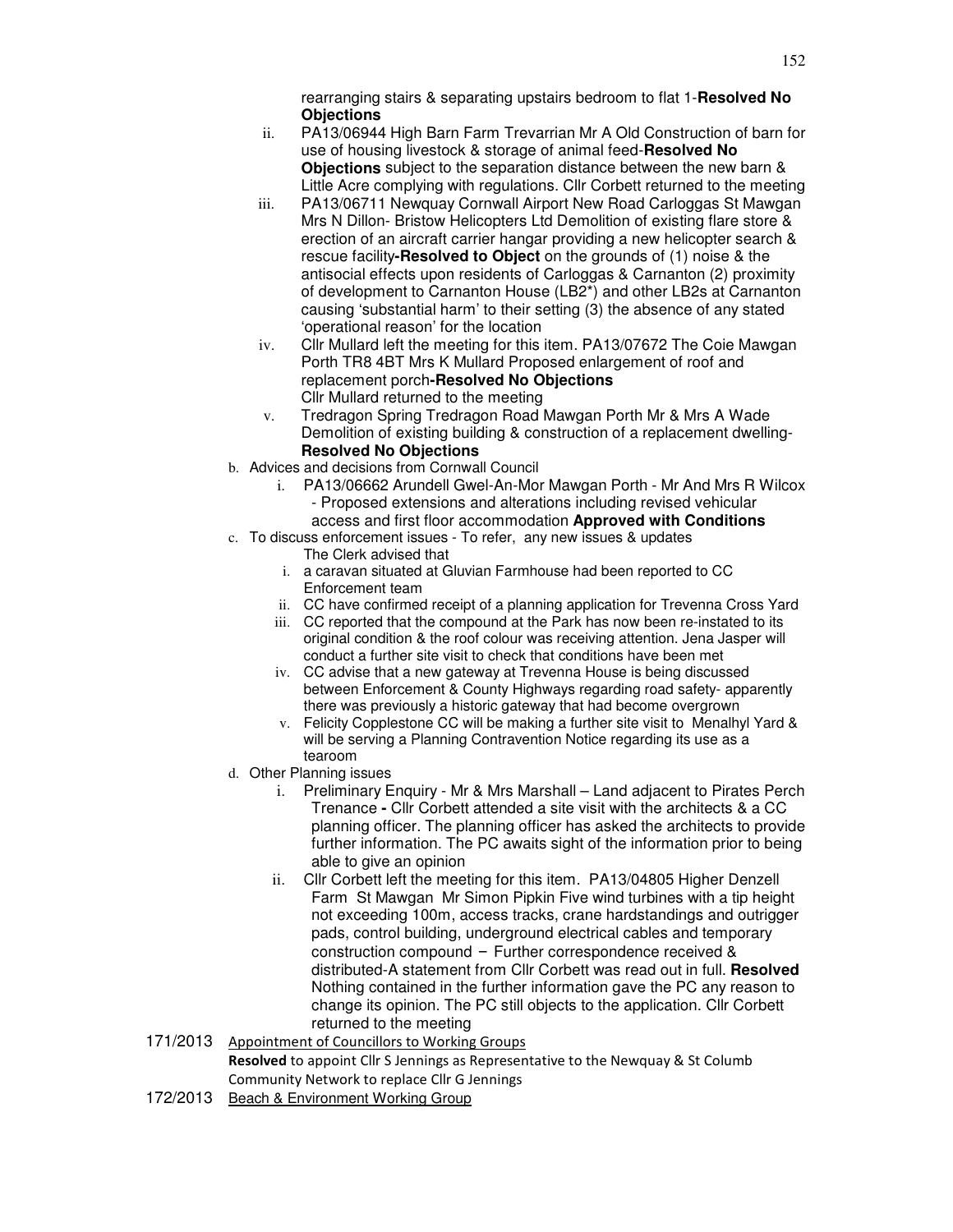- a. Working Group Report –None Received
- b. Business Contributions 2013-2014. Funds collected to date amount to £1950. The Clerk will liaise with Cllr Tavener to chase the businesses that have not yet paid their contribution
- c. Resolved to request Mr Farmer to clean the beach once at the start & once at the end of the October half-term & Christmas holidays

### 173/2013 Amenity Area Working Group

- a. Working Group Report circulated
- b. Ramp outside playing field- **Resolved** Owing to the uncertainty regarding ownership the Clerk will write to Mr Rawling, Mr Gardner & Mrs Young-Jamieson advising of the PC's intention to lift, level & replace the paving slabs leading up to the playing field.
- c. To consider what equipment is wanted for the playground The Clerk advised that the PC held the following Earmarked Reserves: Playground Equipment £5,350, St Mawgan Projects £10,125. In addition S.106 monies of c. £24,500 were due from White Lodge & c, £10,200 from Moonrakers. The Clerk is also investigating the possibility of grant funding. The Amenities WG will look further into a total of refurbishment of the playground. **Resolved** The Chairman will place an article in the Parish News seeking additional sites for a playground within the parish
- d. **Resolved** The Clerk will purchase a replacement 'No dogs' notice for the gate near footbridge.
- e. **Resolved** Cllr R Cawley will investigate repairing the broken plastic goal posts. The Clerk will contact Paul Roberts regarding the spare set of posts
- f. Rabbits at Burial ground Deferred
- 174/2013 Transport & Rights of Way Working Group
	- a. Working Group Report None Received
	- b. Bolingey Path –Deferred
	- c. Parking at Lanvean- Deferred

## 175/2013 Other Reports

- a. MPVH meeting 08 August 2013 Circulated The next meeting will be in October
- 176/2013 Accounts Cllr Mitchell left the meeting for this item
	- a. It was Resolved to pay the following accounts

| T Michell   | Maintenance August                     |          | £1112.84 |
|-------------|----------------------------------------|----------|----------|
| L Lee       | Salary & Exp August                    |          | £ 909.27 |
| M Farmer    | Beach Clean August                     | £ 712.00 |          |
| CEC Ltd     | <b>Badger Survey</b>                   |          | £ 451.20 |
| <b>SLCC</b> | Local Council Admin $9^{th}$ edition £ | 63.00    |          |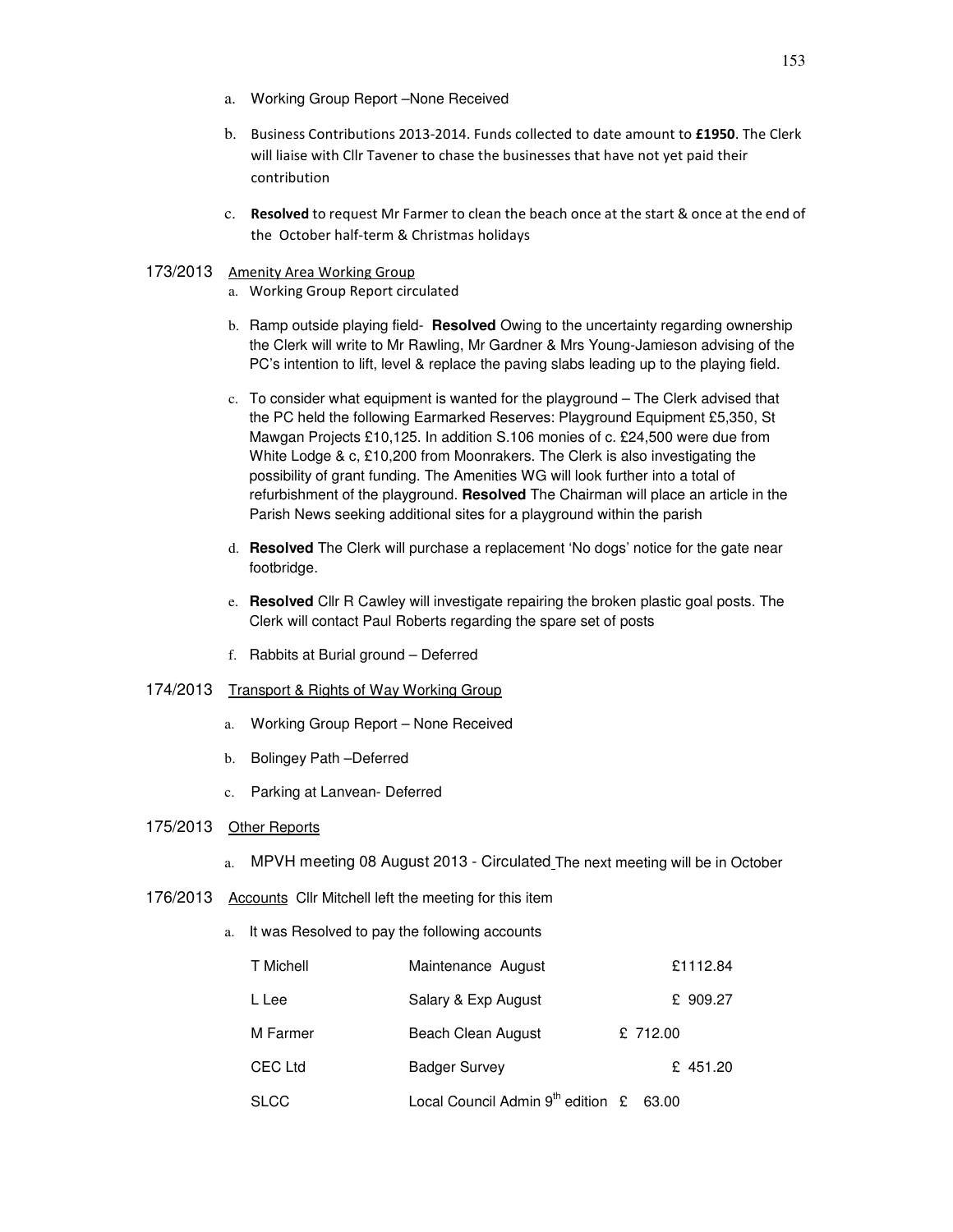| <b>MPVH</b>                     | <b>Hall Hire August</b>                          | £. | 20.00    |
|---------------------------------|--------------------------------------------------|----|----------|
| CALC                            | Good Councillor Guides (13)                      | £  | 34.60    |
| The Merrymoor                   | Loo Rolls for St Mawgan toilets $\epsilon$ 20.00 |    |          |
| <b>HMRC</b>                     | PAYE Tax & NI year to date                       | £. | 23.54    |
| Total<br>Cllr Mitchell returned |                                                  |    | £3346.45 |

#### 177/2013 Public Toilets

- a. The Clerk reported that an emergency decision had been taken in conjunction with the Chairman & Vice-Chairman for Andrew Prowse to clean the St Mawgan toilets at a cost of £10 per day for a further 5 days (27-31 August) during Cllr Fitter's absence.
- b. Mawgan Porth Business Group has advised the Clerk that they have heard nothing further from CC. The Clerk advised that he has also received nothing from CC
- **c. Resolved** Clerk To renew the Public Liability insurance to cover Cllr Fitter until the end of the half-term holiday on Sunday 03 November. Clerk to write to Cllr Fitter

#### 178/2013 Press & Media policy

The Chairman read out an email from Cllr Gardner. Resolved to adopt the Press & Media Policy, as suggested by the Clerk, subject to minor grammatical amendments

#### 179/2013 Correspondence for information – All circulated prior to meeting

- a. CC-Airborne survey of SW England 2013
- b. SWW WaterFuture Newsletter August 2013
- c. Stephen Gilbert MP Advice Surgeries Autumn 2013
- d. CC- Budget Consultation Event Newquay Monday 30 September 2013
- e. CALC- Code of Conduct Consultation sessions 25 & 25 September 2013
- f. CWFSDB Cornwall Council Meeting 03 September 2013
- g. CC- 2<sup>nd</sup> Town & Parish annual Summit Saturday 21 September 2013
- h. CC- Temporary Road Closure Road from Access to Denzell Mill to the junction of Cherry Hill, St Mawgan 24th September to 22nd October 2013 (24 hours weekends included)
- i. CC- Temporary Road Closure Ox Lane, Penpont, Road from Penpont to the junction of New Road, St Mawgan 14th October 2013 to 14th February 2014 (24 hours weekends included)
- j. DEFRA Bathing Water Newsletter August 2013
- k. Energyshare.com Energy Funder Workshop 05 September 2013
- l. CC- Invitation to Community Emergency Plan Events (various dates) & Cornwall Community Flood Forum AGM & Conference 10 October 2013
- m. CC- Notice re Register to vote in European Parliamentary elections